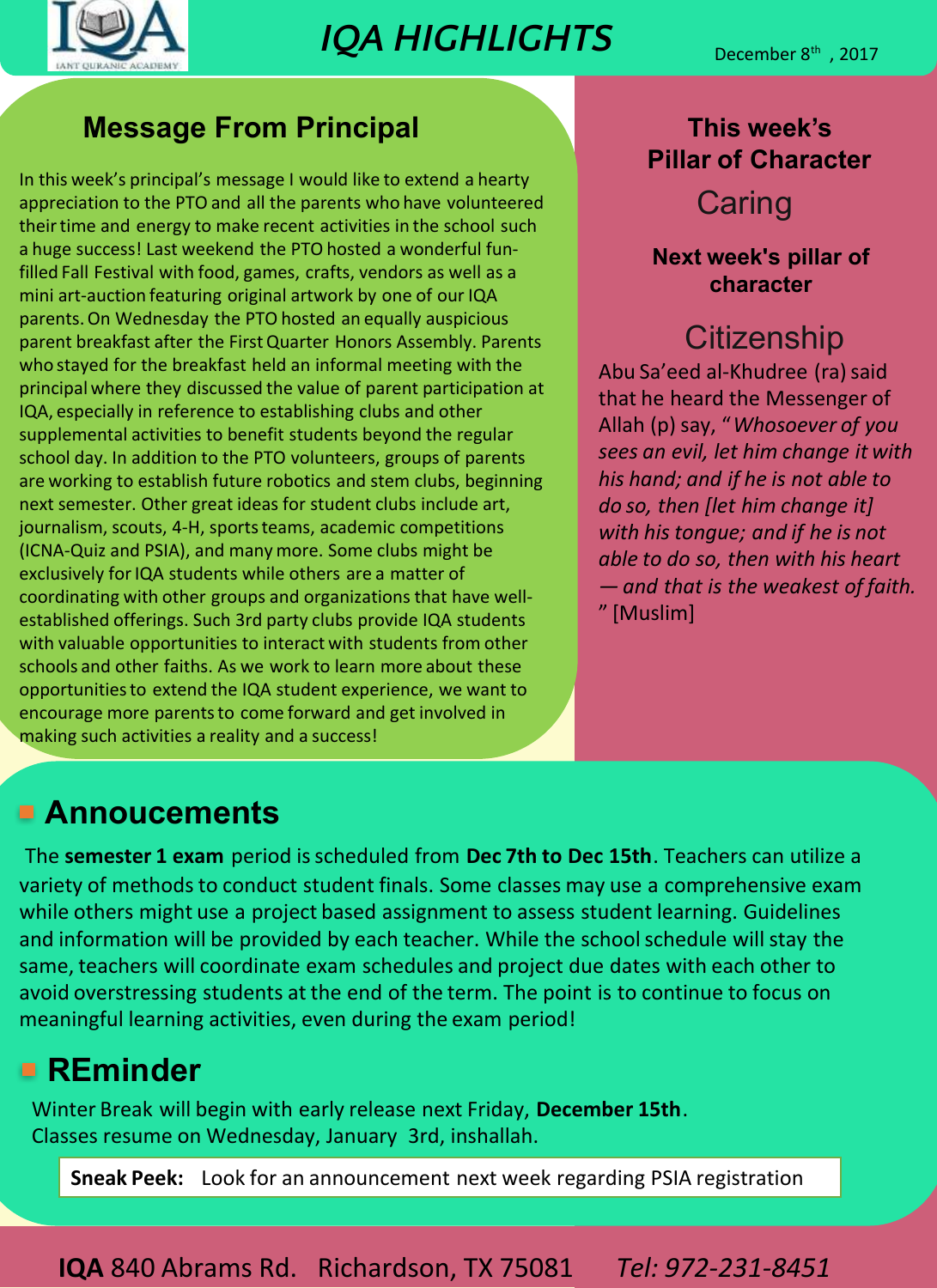## **PTO CORNER**

Last hot lunch by before winter break next Wednesday December 13 $^{\rm th}$ 

**Halal K.F.C. chicken 2 PC Milk, plain or flavored.** For Only \$5.00 **MENU: Mashed potato and biscuit**

Send Lunch money to room teacher latest by Tuesday December 12<sup>th</sup>

#### **IQA PTO COMMITTEE MEMBERS**

Br. Yaser Ibrahim Br. Saqib Malik **Isnama**rzana **Faroque** Sr. Ambreen Sr. Mubina Shah

Sr. Wisam Gharbieh Sr. Maryam Hafeez Sr. Tanweer Fatima Sr. Taghreed –Aljaafreh (Teacher representative)

#### Breakfast for school teachers and staff Hosted by PTO Dec. 1st



Fall Festival Hosted by PTO DEC. 3<sup>rd</sup>





Fall Festival Hosted by PTO Dec. 6<sup>th</sup>



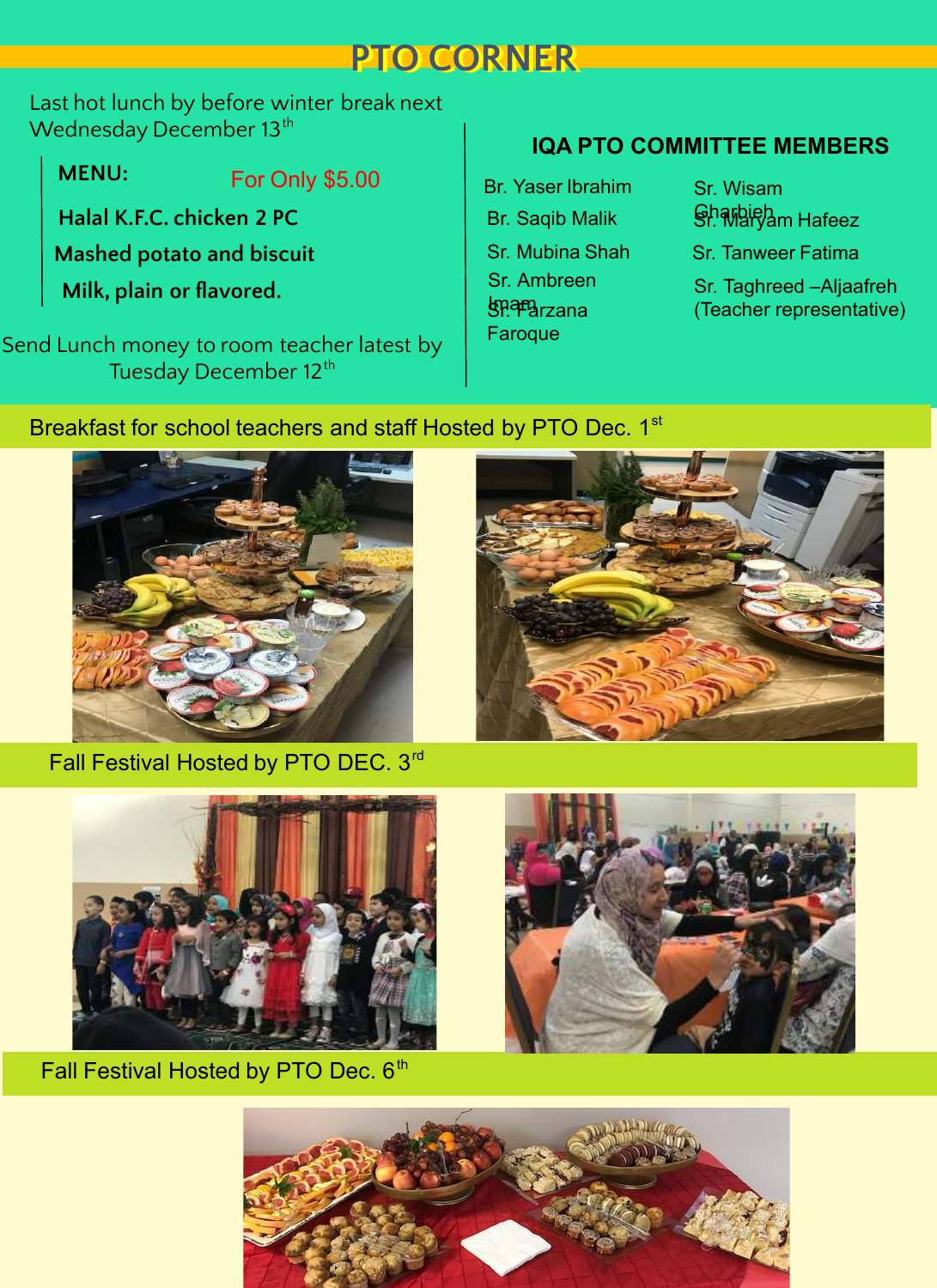#### **First quarter HONORS ASSEMBLY & HIFDH AWARDS**

The first quarter honors assembly recognized the academic achievement of students during the first 9 week grading period this year. 50% of IQA students achieved recognition for their academic efforts during the first quarter. Students who achieved an average of 90% and above in their IQA classes were placed on the Honor Roll while those who achieved 95% and above were placed on the High Honor Roll. Kg and 1st grade students received similar recognitionsfor "Best Effort", "On the Mark", and "Above and Beyond".

Approximately 20 students also received 1st, 2nd, & 3rd place prizes for their achievement in the IQA Hifdh contest held on Mon Dec 4th. We applaud the hard work of all students and look forward to honoring even more as their work improves over the course of the year, inshallah!

| <b>KG</b>                         |                            |                                 | $1st$ grade       | 2 <sup>nd</sup> Grade           |                        |
|-----------------------------------|----------------------------|---------------------------------|-------------------|---------------------------------|------------------------|
| Shalabi, Yazan                    | <b>Best Effort</b>         | Abbasi, Aisha                   | On the Mark       | Ahmad, Ibrahim                  | <b>Honor Roll</b>      |
| Ali, Subhaan                      | <b>Best Effort</b>         | Ankeer, Qays                    | On the Mark       | Ahmeti, Anisa                   | Honor Roll             |
| Abed, Zainab                      | On the Mark                | Elnewahi, Hoda                  | On the Mark       | El-Zeiny, Omar                  | <b>Honor Roll</b>      |
| Afridi, Mahir                     | On the Mark                | Sani, AbedulJabar On the Mark   |                   | Hoque, Nameer                   | Honor Roll             |
| Akhtar, Noorjehan                 | On the Mark                | Zain, Fatimah                   | On the Mark       | Hussein, Aamaanee               | <b>Honor Roll</b>      |
| Ali, Sarah                        | On the Mark                | Ahmed, Awwab                    | Above & Beyond    | Islam, Sifat                    | Honor Roll             |
| Bint-Khalid, Aasiya               | On the Mark                | Amer, Saima                     | Above & Beyond    | Mohammad, Ikhlas                | <b>Honor Roll</b>      |
| Elnewahi, Maya                    | On the Mark                | Boudouma, Jaabir Above & Beyond |                   | Shah, Aisha                     | Honor Roll             |
| Hussein, Ibrahim                  | On the Mark                | Dada, Raida                     | Above & Beyond    | Shaik, Safoora                  | <b>Honor Roll</b>      |
| Ibn Uthman, Musa                  | On the Mark                | Hassen, Intisar                 | Above & Beyond    | Syed, Saadia                    | Honor Roll             |
| Kedir, Aymen                      | On the Mark                | Hilal, Sumaiyah                 | Above & Beyond    | Fareed, Momin                   | <b>High Honor Roll</b> |
| Khalil, Saif-udin                 | On the Mark                | Karim, Zubair                   | Above & Beyond    |                                 |                        |
| Lo, Billal                        | On the Mark                | Valliani, Yusra                 | Above & Beyond    | 6 <sup>th</sup> Grade           |                        |
| Nimer, Abdeljalil                 | On the Mark                |                                 |                   | Dada, Yusuf                     | Honor Roll             |
| Rasul, Abd Al Salam               | On the Mark                | 4 <sup>th</sup><br><b>Grade</b> |                   | Ibrahim, Dana                   | Honor Roll             |
|                                   |                            | Bint-Khalid, Maryum Honor Roll  |                   | Imam, Yusuf                     | Honor Roll             |
| Sameeruddin, Inaaya               | On the Mark                | Roger, Aicha                    | Honor Roll        | Ishaq, Manaal                   | Honor Roll             |
| Syed, Obaid                       | On the Mark                | Shah, Zainab                    | <b>Honor Roll</b> | Shah, Sumaiya                   | Honor Roll             |
| Vadiwala, Maira<br>Valliani, Noor | On the Mark<br>On the Mark | 5 <sup>th</sup> Grade           |                   | 7 <sup>th</sup><br><b>Grade</b> |                        |
|                                   |                            | Asdi, Muadh                     | Honor Roll        |                                 |                        |
| 3rd Grade                         |                            | Elkhatib,                       |                   | Akhtar, Hamzah                  | Honor Roll             |
| Amer, Mahnoor                     | Honor Roll                 | Abdulrahman                     | Honor Roll        | Khan, Safia                     | Honor Roll             |
| Bint-Khalid, Khadhija             | Honor Roll                 | Hossain, Aleena                 | <b>Honor Roll</b> | Madabighy,<br>Mohammad          | <b>Honor Roll</b>      |
| Imam, Khadija                     | Honor Roll                 | Javed, Maryam                   | <b>Honor Roll</b> | Madabighy, Sulafa               | Honor Roll             |
| Khajamohideen, Safa Honor Roll    |                            |                                 |                   | Malik, Noor                     | Honor Roll             |
| Mohammed,                         |                            |                                 |                   | Zoubi, Mohammad                 | Honor Roll             |
| Sulaiman                          | Honor Roll                 |                                 |                   | Abouzahr, Ghassan               | <b>High Honor Roll</b> |
|                                   |                            |                                 |                   | Kamin, Nesar                    | <b>High Honor Roll</b> |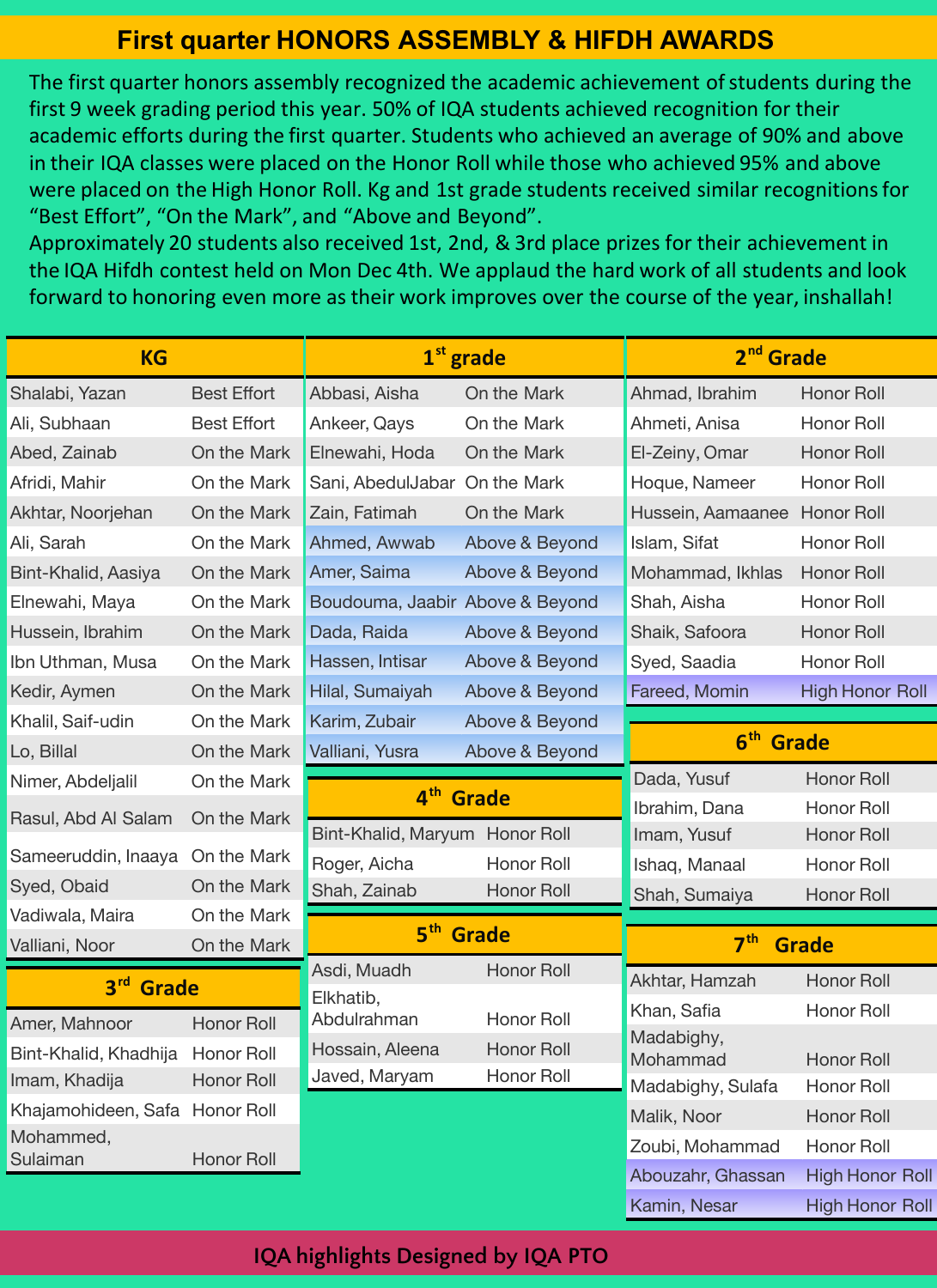#### **First quarter HONORS ASSEMBLY & HIFDH AWARDS**

| 8 <sup>th</sup><br><b>Grade</b> |                        | 9 <sup>th</sup><br><b>Grade</b> |                        | $10^{\text{th}}$<br><b>Grade</b> |                 |                        |
|---------------------------------|------------------------|---------------------------------|------------------------|----------------------------------|-----------------|------------------------|
| Ahmed, Aamna                    | <b>Honor Roll</b>      | Abouseif, Arwa                  | <b>Honor Roll</b>      |                                  | Amer, Muqaddas  | <b>Honor Roll</b>      |
| Ahmed, Basil                    | Honor Roll             | Ali, Muhammad                   | Honor Roll             |                                  | Fareed, Sanaa   | Honor Roll             |
| Dada, Farhan                    | Honor Roll             | Dada, Irshad                    | Honor Roll             |                                  | Gharbieh, Teeba | Honor Roll             |
| Dereje, Eiman                   | Honor Roll             | Musallam, Amal                  | Honor Roll             |                                  | Imam, Hafsah    | <b>High Honor Roll</b> |
| Gharbieh, Hadia                 | Honor Roll             | Abouseif, Arwa                  | <b>Honor Roll</b>      |                                  | Imam, Musa      | <b>High Honor Roll</b> |
| Khalfallah, Salma               | Honor Roll             | Ali, Muhammad                   | Honor Roll             |                                  |                 |                        |
| Shafi, Safura                   | <b>Honor Roll</b>      | Dada, Irshad                    | Honor Roll             |                                  |                 |                        |
| Siddique, Nabia                 | Honor Roll             | Musallam, Amal                  | Honor Roll             |                                  |                 |                        |
| Imam, Maryam                    | <b>High Honor Roll</b> |                                 | 12 <sup>th</sup> Grade |                                  |                 |                        |
| 11 <sup>th</sup> Grade          |                        | Ahmed, Tasmiah                  | <b>Honor Roll</b>      |                                  |                 |                        |
| Ahmed, Tasmiah                  | Honor Roll             | Akhtar, Rehma                   | Honor Roll             |                                  |                 |                        |
| Akhtar, Rehma                   | Honor Roll             | Khan, Aishah                    | <b>Honor Roll</b>      |                                  |                 |                        |
| Khan, Aishah                    | Honor Roll             | Kharboutli, Maha                | Honor Roll             |                                  |                 |                        |
| Kharboutli, Maha                | Honor Roll             | MacKay, Anissa                  | Honor Roll             |                                  |                 |                        |
| MacKay, Anissa                  | <b>Honor Roll</b>      | Gharbieh, Hamza                 | <b>High Honor Roll</b> |                                  |                 |                        |
| Aishat, Hedaiah                 | <b>High Honor Roll</b> | Hafeez, Faizan                  | <b>High Honor Roll</b> |                                  |                 |                        |
| Akhtar, Sumaiyah                | <b>High Honor Roll</b> | Islam, Zakia                    | <b>High Honor Roll</b> |                                  |                 |                        |
| Asad, Ayesha                    | <b>High Honor Roll</b> |                                 |                        |                                  |                 |                        |
| Kamin, Nazifah                  | <b>High Honor Roll</b> |                                 |                        |                                  |                 |                        |

#### **Hifz Quran competition winners**

| Grade             | 1st place winner                   | 2nd place winner          | 3rd place winner       |
|-------------------|------------------------------------|---------------------------|------------------------|
| КG                | Saifuddine Khalil                  | Inaya Sameeruddin         | <b>Ibrahim Hussein</b> |
| 1st grade         | Abedul-Jabar Sani<br>Zubair Karim  |                           | Jabbir Boudouma        |
| 2nd grade         | Iklas Mohammad<br>Sifat Adib Islam |                           | Saadia Syed            |
| 3rd grade         | <b>Emaan Chaudhry</b>              | Safa Khajamohideen        | Sulaiman Mohammed      |
| 4th grade         | Maryam Bint-Khalid                 | Abdul-Sami Ahmed          | Zainab Shah            |
| 5th grade         | Fatima N. Zaki<br>Rayyan Abdullan  |                           | Muhammad Aliji         |
| 6th grade         | Sumaiya Shah                       | Zainab Asossa             | <b>Ridhwan Ibram</b>   |
| 7th grade         | Ghassan Abouzahr                   | <b>Mohammad Madabighy</b> | <b>Mohammad Zoubi</b>  |
| 8th grade         | Maryam Imam                        | Hadia Gharbieh            |                        |
| 9th grade         | <b>Irshad Dada</b>                 | Rayyan Bakali             | Arwa Abousief          |
| 10th grade        | Musa Zafar Imam                    | Dawood Tafseer            | Sanaa Fareed           |
| 11th & 12th grade | Sumaiyah Akhtar                    | <b>Tamer Tuhlawi</b>      | Talha Mohammad Khan    |

#### **IQA highlights Designed by IQA PTO**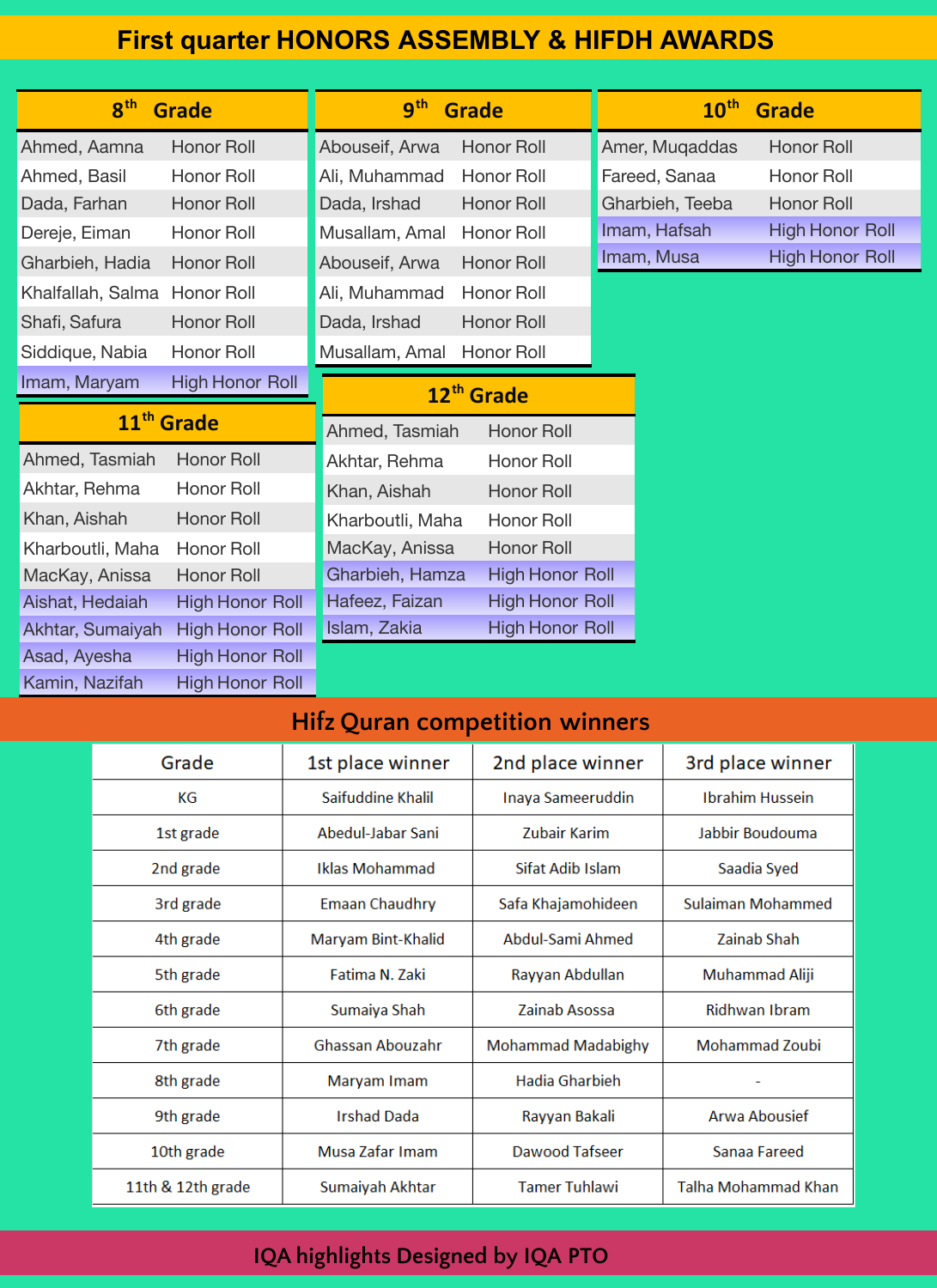## **AP Classes at IQA**

IQA began offering "AP" (Advanced Placement) classes this year for 9th and 10th grade social studies. From the same group that is responsible for the SAT, the College Board's Advanced Placement Program enriches the secondary school experience of students ready to apply themselves to challenging courses.

Students who are enrolled in advanced placement courses benefit from higher cognitive learning experiences that prepare them for the post-secondary world. At the end of each AP course, students are eligible to take an AP test that may result in college credit. Actual college credit is awarded at university and college discretion, however, IQA students will be able to have this credit applied at Richland college towards the Associates degree they may be pursuing as part of our dual credit program.

Similar to dual credit classes, taking AP courses allows colleges and universities to see that you have what it takes to succeed in an undergraduate environment. When admissions officers see "AP" on your transcript, they know that what you experienced in a particular class has prepared you well for the challenges of college.

AP classes affect GPA in a positive way as well — regular classes usually weight an A in a class as a 4.0. IQA gives AP classes an additional point. So it's possible to have a 5.0 GPA credit from an AP class. Or, a student could get a B in an AP class but still have a 4.0 GPA. Please note that although students are encouraged to sit for the AP exam, it is not a requirement. As long as the student passes the class, the student will earn the high school credit for the course, however in order to earn college credit, the student must take the AP exam and earn at least 3 (out of 5).

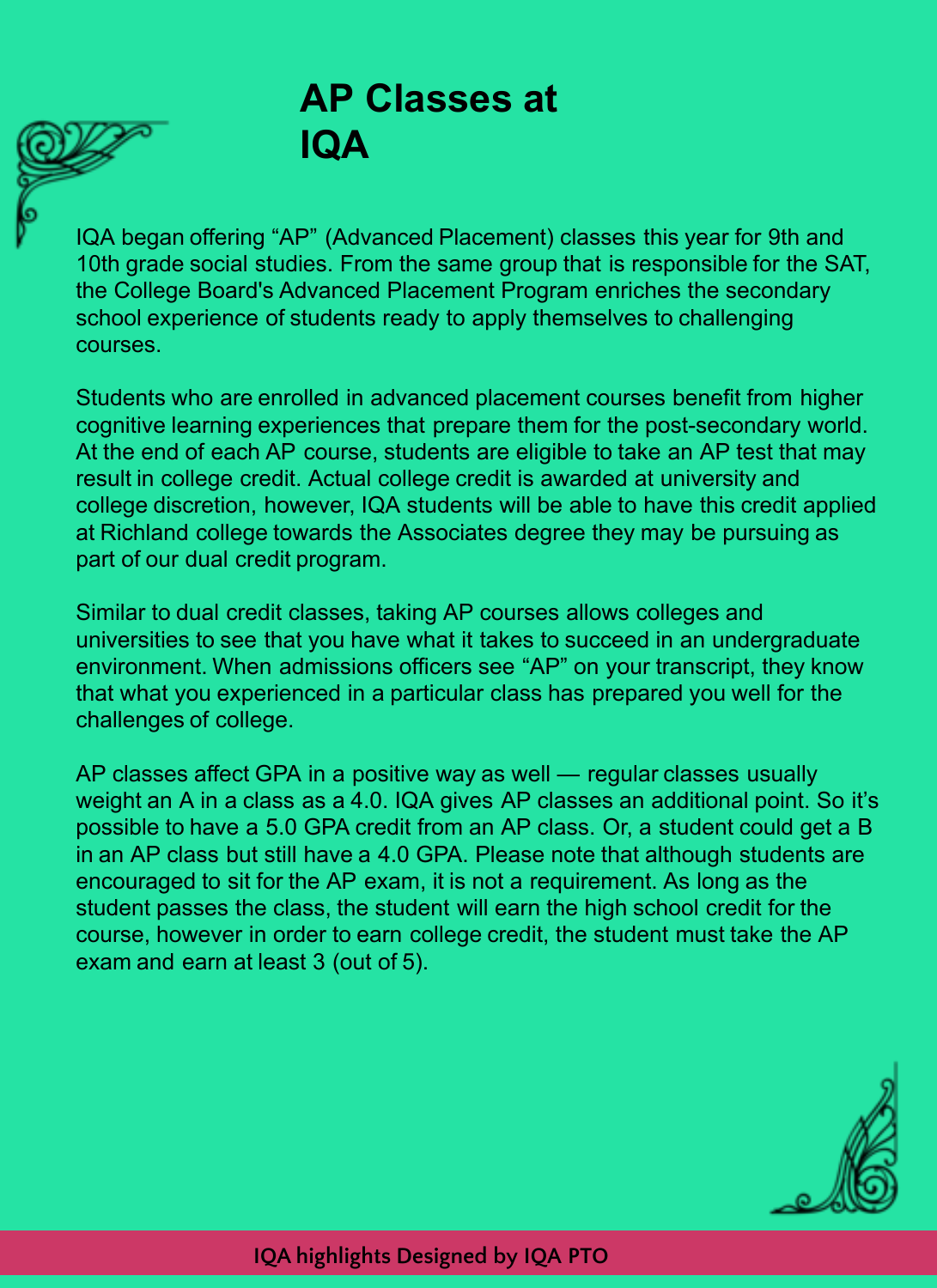## **Photo Corner Perot Museum Field trip**



**IQA highlights Designed by IQA PTO**